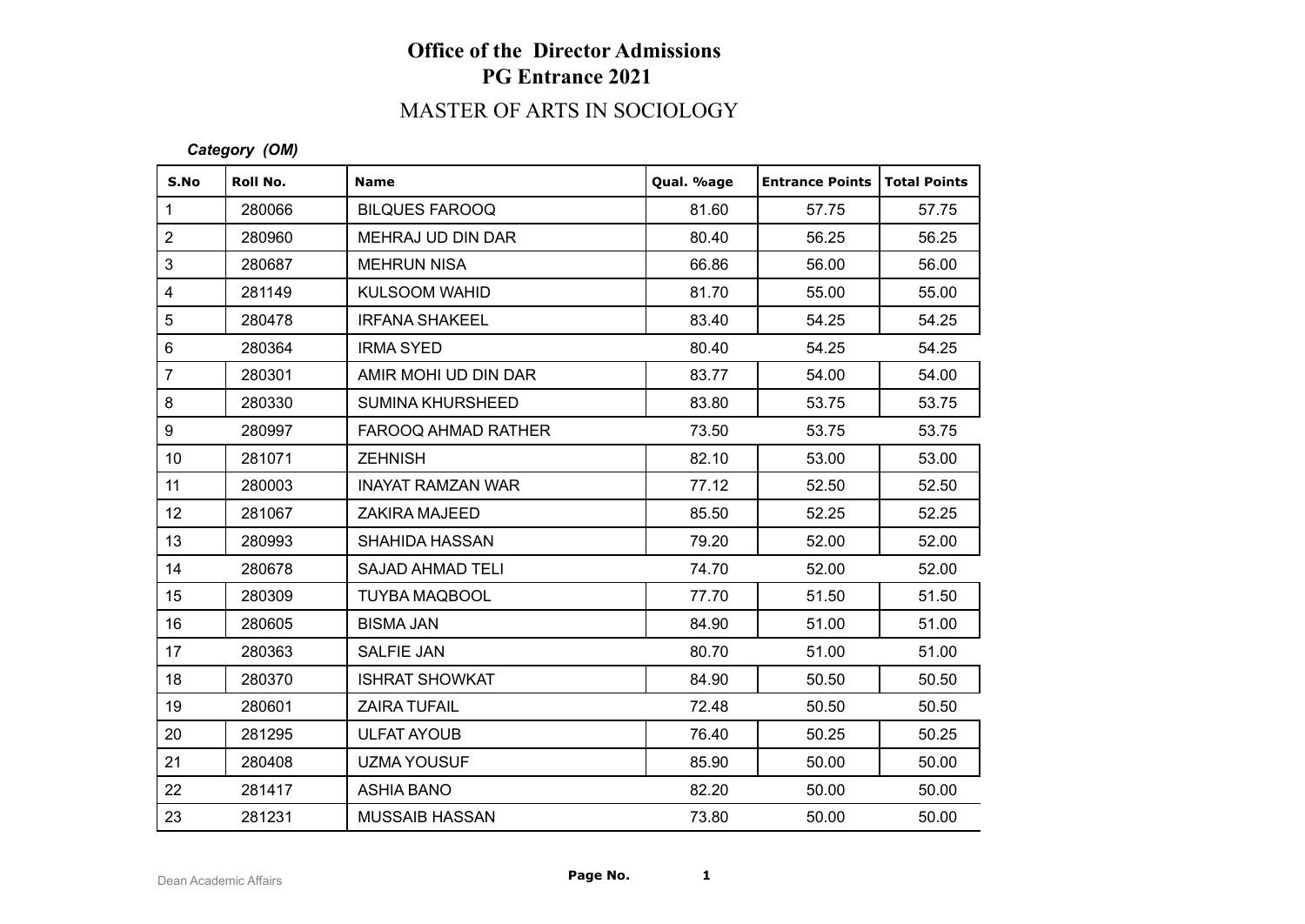#### MASTER OF ARTS IN SOCIOLOGY

#### *Category (OM)*

| S.No | Roll No. | <b>Name</b>             | Qual. %age | <b>Entrance Points</b> | <b>Total Points</b> |
|------|----------|-------------------------|------------|------------------------|---------------------|
| 24   | 280048   | <b>WASEEM RAJA</b>      | 72.80      | 49.75                  | 49.75               |
| 25   | 280704   | WAZEERA HASSAN          | 79.40      | 49.00                  | 49.00               |
| 26   | 280621   | AALIYA JAN              | 79.50      | 48.75                  | 48.75               |
| 27   | 280005   | TANZILA IMTIYAZ KIRMANI | 78.50      | 48.75                  | 48.75               |
| 28   | 280089   | NUZHAT NABI             | 74.90      | 48.50                  | 48.50               |
| 29   | 280023   | SABREENA RASOOL         | 72.30      | 48.00                  | 48.00               |

*Category (ST)*

| S.No | Roll No. | <b>Name</b>               | %age<br>Oual. | <b>Entrance Points   Total Points</b> |       |
|------|----------|---------------------------|---------------|---------------------------------------|-------|
| 30   | 281072   | BANOO ،<br><b>SAKEENA</b> | 68.80         | 35.50                                 | 35.50 |

*Category (RBA)*

| S.No | Roll No. | <b>Name</b>                | Qual. %age | <b>Entrance Points   Total Points</b> |       |
|------|----------|----------------------------|------------|---------------------------------------|-------|
| 31   | 280307   | YAWAR AHMAD DAR            | 73.70      | 47.50                                 | 47.50 |
| 32   | 281025   | <b>MOHAMMAD ARIF RESHI</b> | 72.05      | 46.25                                 | 46.25 |
| 33   | 280306   | AURFIE JAN                 | 70.00      | 46.25                                 | 46.25 |
| 34   | 280987   | <b>SEERAT JAN</b>          | 79.50      | 45.25                                 | 45.25 |

*Category (ALC)*

| S.No | Roll No. | <b>Name</b>  | Oual, %age | <b>Entrance Points   Total Points</b> |       |
|------|----------|--------------|------------|---------------------------------------|-------|
| 35   | 280160   | RUQAYA HABIB | 79.50      | 22.50                                 | 22.50 |

*Category (WUP)*

| S.No | Roll No. | <b>Name</b>    | Oual. %age | <b>Entrance Points   Total Points</b> |       |
|------|----------|----------------|------------|---------------------------------------|-------|
| 36   | 280620   | KHUSHBOO FAYAZ | 82.00      | 45.25                                 | 45.25 |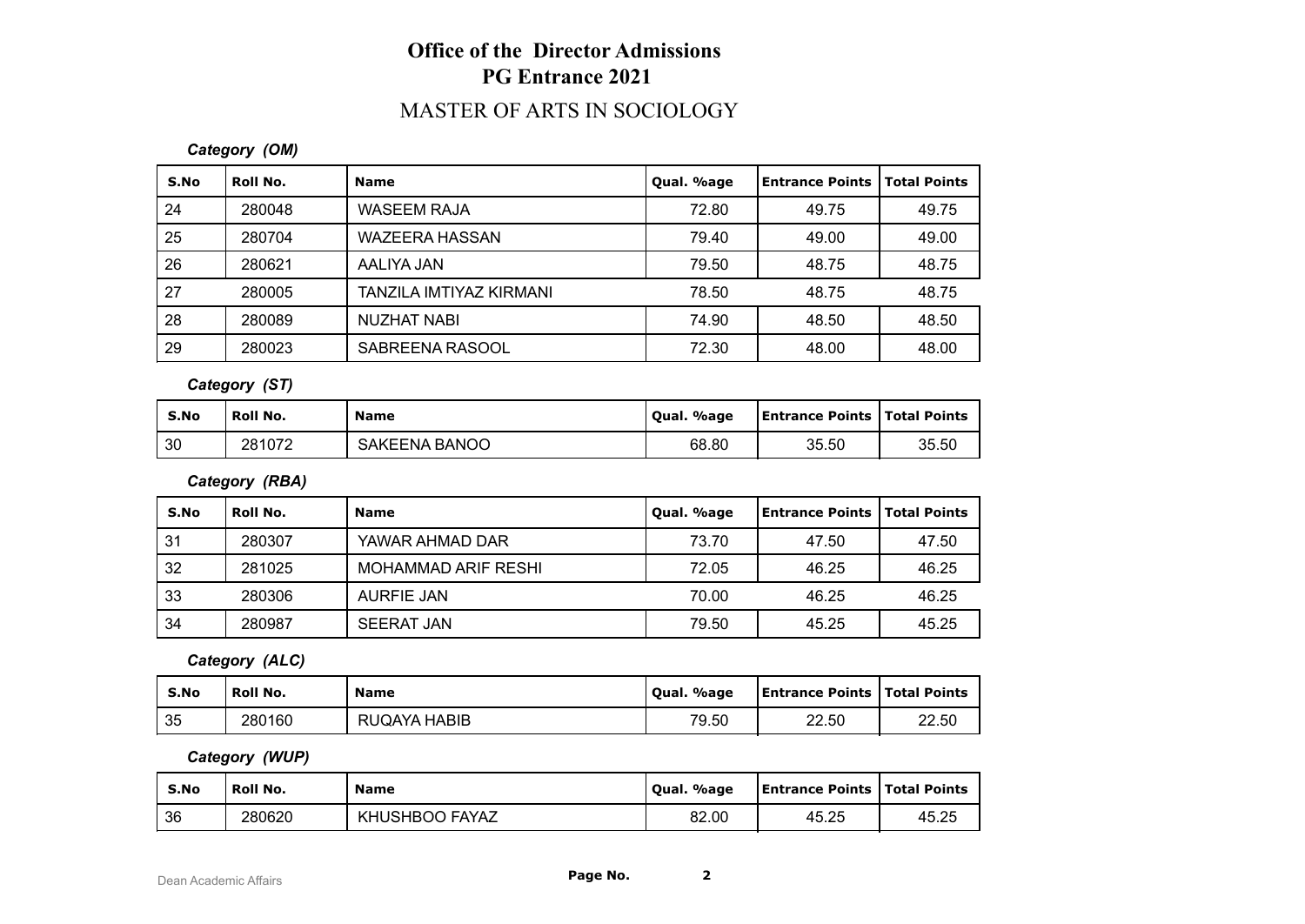#### MASTER OF ARTS IN SOCIOLOGY

*Category (CDP)*

| S.No | Roll No. | <b>Name</b>         | Qual. %age | <b>Entrance Points   Total Points</b> |       |
|------|----------|---------------------|------------|---------------------------------------|-------|
| 37   | 281075   | <b>FARHAT RAFIQ</b> | 74<br>1.4C | 40.50                                 | 40.50 |

*Category (NCC)*

| S.No | Roll No. | <b>Name</b>                   | %age<br>Oual. | <b>Entrance Points   Total Points</b> |      |
|------|----------|-------------------------------|---------------|---------------------------------------|------|
| l 38 | 280814   | <b>IMRAN</b><br><b>SHAHID</b> | 74.70         | 41.75                                 | 1.75 |

*Category (PHC)*

| S.No | <b>Roll No.</b> | <b>Name</b>         | %age<br>Oual. | <b>Entrance Points   Total Points</b> |       |
|------|-----------------|---------------------|---------------|---------------------------------------|-------|
| 39   | 280238          | <b>INSHA ASHRAF</b> | 63.29         | 44.50                                 | 44.50 |

*Category (OSJ)*

| S.No | Roll No. | <b>Name</b>            | Oual, %age | <b>Entrance Points   Total Points</b> |       |
|------|----------|------------------------|------------|---------------------------------------|-------|
| 40   | 280391   | MEHRAJ BASHIR AHANGHAR | 69.10      | 34.75                                 | 34.75 |

*Category (SN)*

| S.No | Roll No. | <b>Name</b>   | Qual. %age | <b>Entrance Points   Total Points</b> |       |
|------|----------|---------------|------------|---------------------------------------|-------|
|      | 280204   | AB HAMID LONE | 66.21      | 16.25                                 | 16.25 |

*Category (SGGR)*

| S.No | Roll No. | <b>Name</b> | Qual. %age | <b>Entrance Points   Total Points</b> |       |
|------|----------|-------------|------------|---------------------------------------|-------|
| 42   | 280012   | SAIMA AFZAL | 79.50      | 24.00                                 | 24.00 |